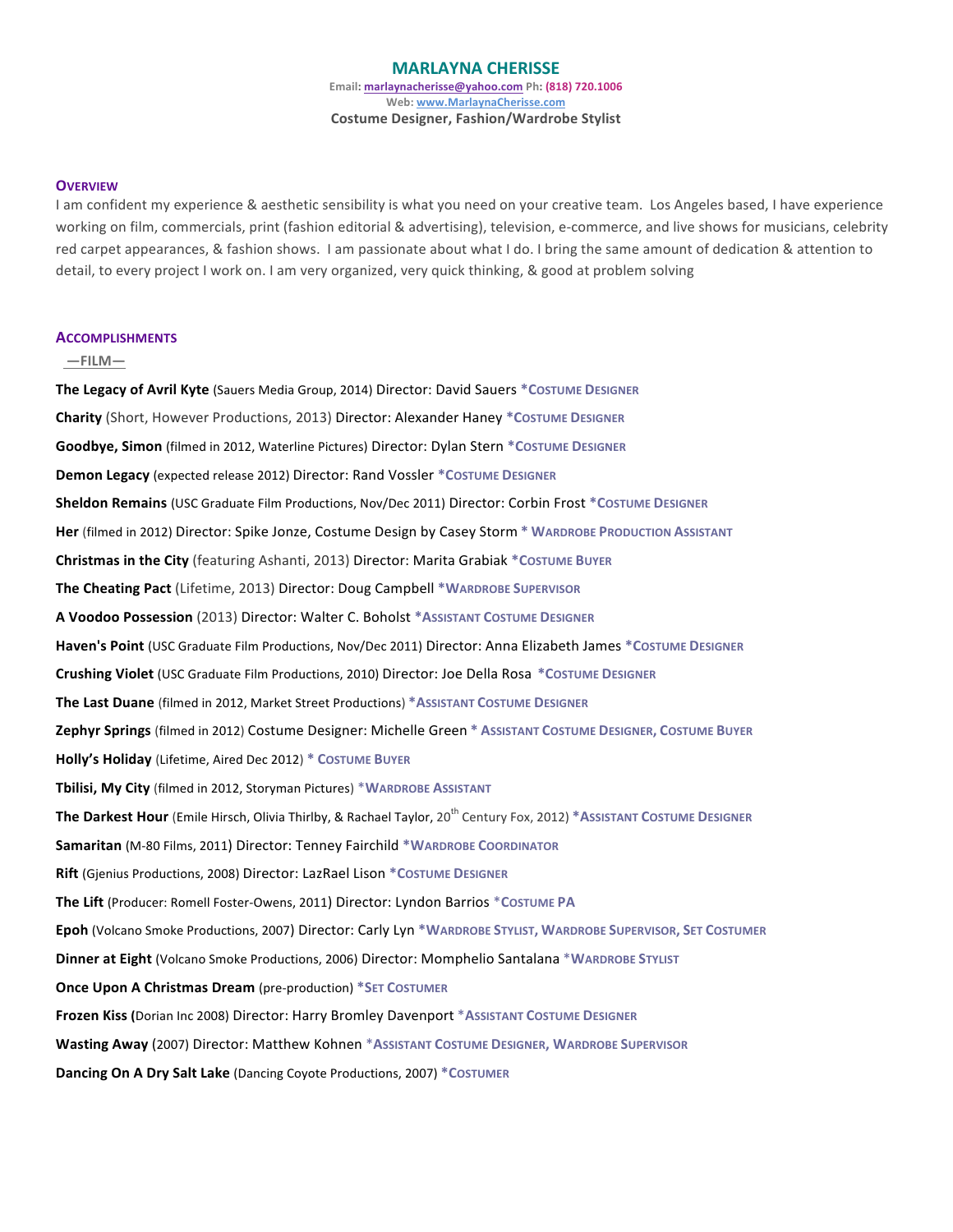#### **—TELEVISION—**

**Vh1 Divas** – Skits featuring Adam Lambert, Nene Leakes, and Paula Abdul (Den Of Thieves, Nov 2012) \* WARDROBE STYLIST **MTV VMA's –** Skits featuring **Kevin Hart, Ke\$ha, The Wanted, & 2 Chainz** (Den Of Thieves, Sept 2012) \* WARDROBE STYLIST **Homicide Hunter: Lt Joe Kenda** (Upper Ground Enterprises, Discovery Channel, 2011) \* WARDROBE ASSISTANT **James Ellroy's L.A City of Demons** (Digital Ranch Prod, Discovery Channel, 2011) \*WARDROBE ASSISTANT **While We Work** (Pilot, Filmed Aug 2010) Director: Maynard Virgil \*COSTUME DESIGNER **A Girl From Another World** (TV Pilot, Lucerna Films, Aug/Sept 2009) Director: Max Maksimovic \*Costume Designer **Giada at Home** (starring Giada De Laurentiis, The Food Network, 2009) \*STYLIST ASSISTANT Little Miss CEO (Presentation Pilot, July 2008) \*WARDROBE SUPERVISOR **TV Guide Network** (Various shows, Jan-Jun 2009) \*FREELANCE ASSISTANT STYLIST **Momma's Boys** (Reality, July/ Aug '08, NBC) Executive Producer: Ryan Seacrest \*STYLIST ASSISTANT **Bingo America** (Season 2, 2008, GSN) \*WARDROBE ASSISTANT **Diet Tribe** (Reality, 1 Episode/Season 1, 2009, Lifetime) \* STYLIST ASSISTANT

#### **—COMMERCIALS—**

**Doritos - "Hipster Kids" - 2012 'Crash the Superbowl' Contest commercial, Director: Michael Koerbel \*WARDROBE STYLIST Porsche - "It's a Magical Life" - GRAND PRIZE WINNER: 2011 Porsche 'My Daily Magic' Contest, \*WARDROBE STYLIST Mun2** (Gretel TV, June 2013) Director: Tom Edwards \*STYLIST ASSISTANT **Samsung Galaxy** (Duroo Productions, July 2013) Wardrobe Stylist: Yoojin Chung \*STYLIST ASSISTANT **Mazda** (RBS Productions, April 2013) Director: Andrew Proctor \*STYLIST ASSISTANT **Caesars Palace** (2012) Wardrobe Stylist: Annie Bloom \*STYLIST ASSISTANT **Crystal'Geyser'e "Furry'Fridays"**(Soi!Dog!Productions,!2012) **\*STYLIST'ASSISTANT Belle N Matisse** (June 2011) Director: Terri King \*WARDROBE STYLIST **Verizon** (Apr 2011, Visual Nomad) Director: Ryan Bosworth \*STYLIST ASSISTANT Coca Cola - "My Hero" - FINALIST: 2010 Coca-Cola 'Refreshing Filmmakers' Contest, Director: Anna James \*WARDROBE STYLIST **Carlson's Appliances - "Bro Bob" & "The 5 Bobs" (Jun '08 & Oct '09, TWC) Director: Trevor Hoff**  $*$ **WARDROBE STYLIST** Green Grass Forever (Apr 2008, Time Warner Cable) Director: Trevor Hoff \*WARDROBE STYLIST Luxor (Apr 2008, Time Warner Cable) Director: Trevor Hoff \*WARDROBE STYLIST **Kraft** - "Stop the Hunger" (Gartner, Nov 2009) \*STYLIST ASSISTANT **Cindy Crawford Home** by Rooms To Go (Sept 2009) \*STYLIST ASSISTANT **Verizon Wireless** (Sept 2008) \*STYLIST ASSISTANT **Walmart - "The Cheetah Girls Soundcheck"** (In-store Promo/music video, Disney, July 2008) \*STYLIST ASSISTANT **AbDoer Twist** (Thane Direct, June 2009) \*STYLIST ASSISTANT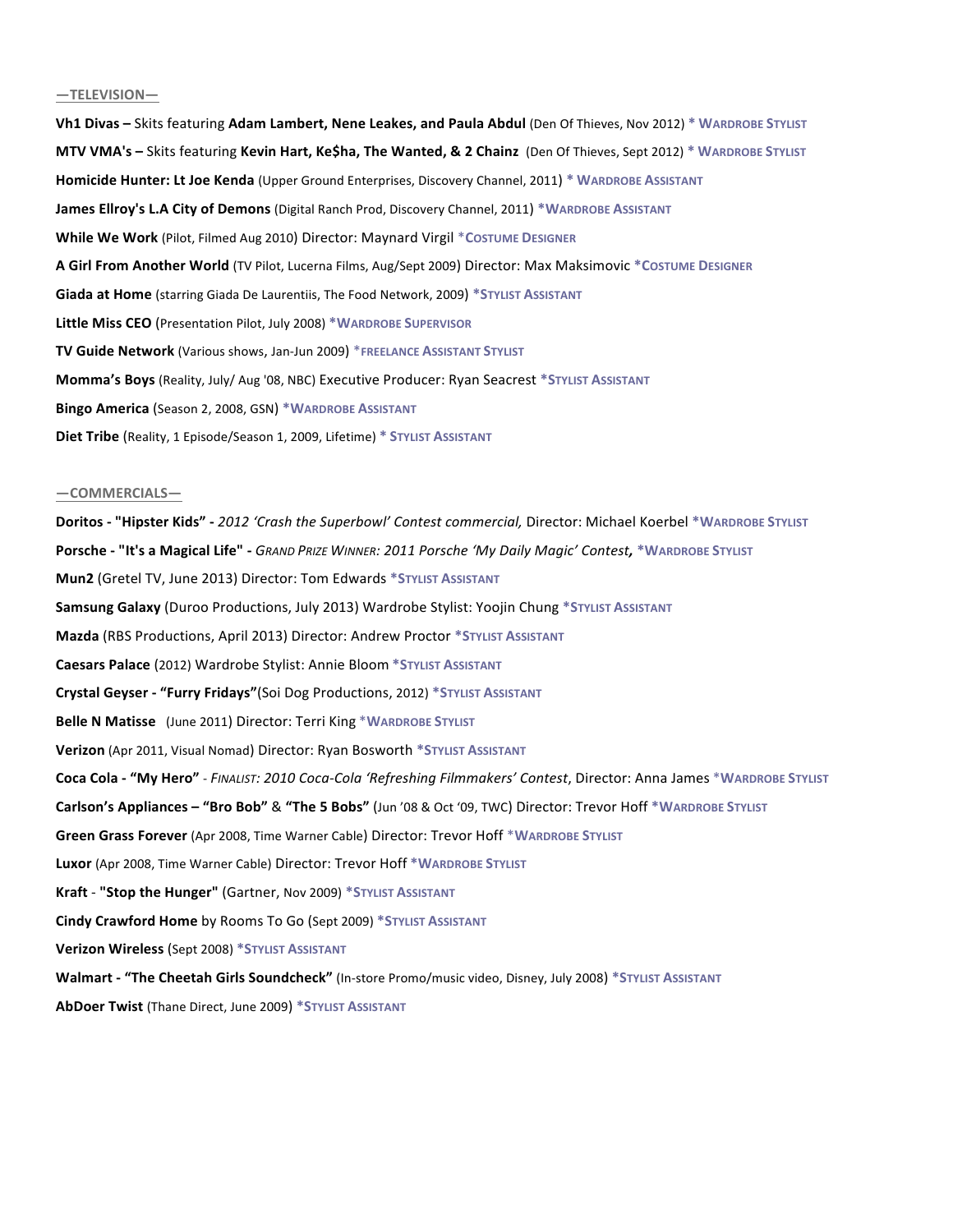### **—ADVERTISING'(PRINT)—**

Ray-Ban/Rolling Stone- "Dillon Francis" (Advertorial, June 2013) Stylist: Joseph Episcopo \*STYLIST ASSISTANT **Orkalia Haute Couture- 2012 Spring/Summer Campaign - Photographer: Erika Seress \*WARDROBE STYLIST** Belle N Matisse - 2011 Fall/Winter Collection - Photographer: Timothy Norris \*WARDROBE STYLIST **Cargosheep -** (May 2011) Photographer: Catherine Asanov \*WARDROBE STYLIST Royal Elastics - 2010 Spring/Summer & Fall/Winter Collections - Photographer: Asako Ishikawa \*WARDROBE STYLIST **Michael Stars - 2007 Fall/Winter & Holiday E-Commerce** Photo shoots - Photog: Steven Lippman \*WARDROBE STYLIST **Coke Zero - "Make it Possible"** (campaign, Summer 2012) \*STYLIST ASSISTANT **LensCrafters** (June 2012) \*STYLIST ASSISTANT **Nintendo - Scribblenauts** (May 2012) \*STYLIST ASSISTANT **Sketchers** (Oct 2012) \*STYLIST ASSISTANT Apple - "Birthday Party '09" (Zephyr Photo Productions, Dec 2009) Photographer: Emily Nathan \*STYLIST ASSISTANT **Gymboree** (Nov 2009) \*STYLIST ASSISTANT **Toyota** (Sept 2009) \*STYLIST ASSISTANT **Cindy Crawford Home by Rooms To Go** (Sept 2009) \*STYLIST ASSISTANT **Fantastic Sam's (July 2009) \*STYLIST ASSISTANT** Best Buy (July 2009) \*STYLIST ASSISTANT **Head & Shoulders - Troy Polamalu** (Aug 2009) \*STYLIST ASSISTANT **SAP Digital Library** (May/June 2009) \*STYLIST ASSISTANT **Playstation** (Oct 2008) \*STYLIST ASSISTANT **Lexus - Holly Robinson Peete** (Sept 2008) \*STYLIST ASSISTANT **Got Milk? "The Biggest Loser Trainers"** - Bob Harper, Kim Lyons, & Jillian Michaels (Aug 2007) \*STYLIST ASSISTANT **Scotts Lawn and Garden** (July 2007) \*STYLIST ASSISTANT **Treks Outdoor Flooring** (Nov 2006) \*STYLIST ASSISTANT **Trina'Turk** (Resort!2006) **\*STYLIST'ASSISTANT**

### **—EDITORIAL—**

**Under The Radar - Chelsea Wolfe** (September 2013 issue) Photographer: David Studarus \*WARDROBE STYLIST **LA2DAY - Victoria Summer** (June 2011) Photographer: Charlotte Rutherford \*WARDROBE STYLIST **First Magazine - Weight Loss Discover: Melina Jampolis** (Cover Date: 8/29/11) Photogr: Zeke Ruelas \*WARDROBE STYLIST **Zooey Magazine'e Mackenzie'Rosman** (Sept!2010!issue)!Photographer:!Matt!Haines **\*WARDROBE'STYLIST Sub5zero.com - Kelly Brannigan** (Feb 2011 issue) Photographer: Max Ho \*WARDROBE STYLIST **"Sculptural'Heat'Swell"** (Spring!2009)!Photographer:!Sarah!St!Clair!Renard **\*WARDROBE'STYLIST Buzzine Magazine - Amy Kuney** (Summer 2008 issue) Photographer: Sascha Knopf \*WARDROBE STYLIST **Buzzine Magazine - "The Color of Spring"** (Spring 2008 issue) Photographer: Sascha Knopf \*WARDROBE STYLIST **YOU Mag U.K. - Lucy Punch** (June 2011) Photographer: Mimi Haddon \*STYLIST ASSISTANT **Improper Bostonian - Ashley Williams** (May 2011) Photographer: Cheyenne Ellis \*STYLIST ASSISTANT **OK! Magazine - "Amanda Righetti's Big Night Makeover" (Feb 2011) \*STYLIST ASSISTANT**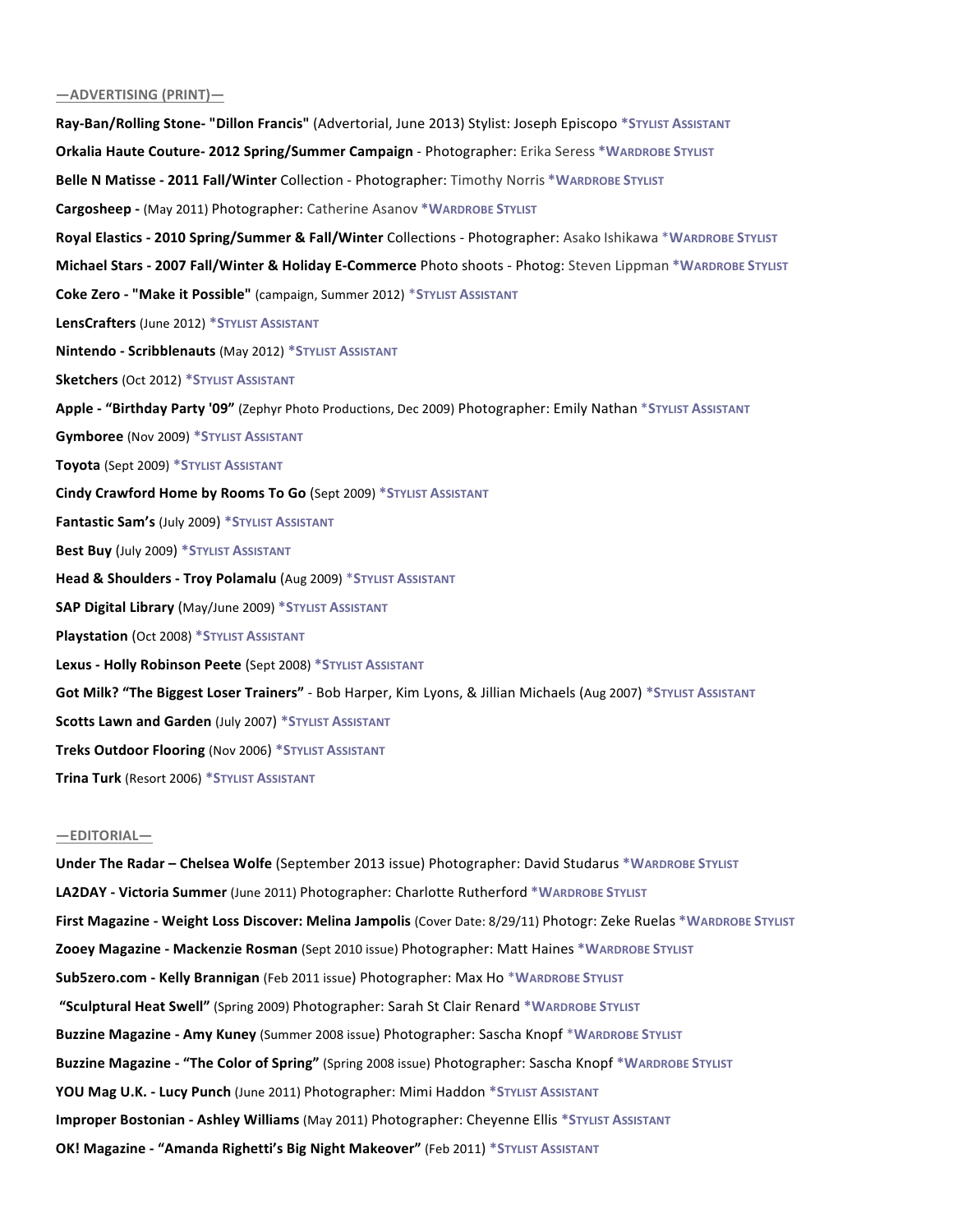**The New Yorker - Jane Fonda** (Dec 2009) \*STYLIST ASSISTANT **Muscle & Fitness - Stone Cold Steve Austin** (Nov 2009) \*STYLIST ASSISTANT **People Magazine - Iman & Chanel Iman (Sept 2009) \*STYLIST ASSISTANT The New Yorker - Elon Musk** (Tesla Motors, Jun 2009) \*STYLIST ASSISTANT **Celeb Life Magazine - "Spring Fashion"** (Jan 2009) \*STYLIST ASSISTANT **Instyle Uk - "LA Stylists"** - Brit Bardo, Maude, Simone Harouche, & Penny Lovell (Feb'09) \*STYLIST ASSISTANT **Tiger Beat - "The Cheetah Girls"** (Disney, May 2008) \*STYLIST ASSISTANT **Popstar Magazine - "The Cheetah Girls"** (Disney, May 2008) \*STYLIST ASSISTANT **Teen Magazine - Selena Gomez** (Disney, May 2008) \*STYLIST ASSISTANT **TV Guide - "Sexiest People Issue" - Alex O'Loughlin** (Mar 2008) \*STYLIST ASSISTANT **TV Guide - Justine Bateman** (Jan 2007 \*STYLIST ASSISTANT **TV Guide (cover) - Paula Abdul, Randy Jackson, & Ryan Seacrest** (Dec 2007) \*STYLIST ASSISTANT **TV Guide (cover) - "American Idol Finalists" (Apr 2007) \*STYLIST ASSISTANT** 

### **—MUSIC'ARTISTS'(VIDEOS, CD'COVERS, LIVE, ETC.)—**

**Moby & Wayne Coyne - "The Perfect Life"** (Music Video, Submissive Films, Aug 2013) Stylist: \*ASSISTANT STYLIST **Foxy Shazam - "Holy Touch"** (Music Video, Realm Films, 2012) Director: Shane Valdes \* WARDROBE STYLIST **Desi Valentine** (singer - publicity, Imagination Surplus Prod 2013) *\** WARDROBE STYLIST **Melody Federer - "Lie To Each Other"** (Music Video, 2012) Director: Michael Koerbel \*WARDROBE STYLIST **Chrys Ryan - "What If I Left You"** (album cover, 2012) Photographer Naveen Chaubal \*WARDROBE STYLIST **Chrys Ryan** (Various Live shows: Room 5, Ghenhis Kohen, Witz End 2012) \*WARDROBE STYLIST **Aiden Moore – "The Great Escape"** (singer/musician - Nov 2012) \* WARDROBE DIRECTION Big Talk - "Replica" (Music Video, Epitaph, July 2011) Director: Robert Schober \*ON-SET WARDROBE STYLIST **Nikki Lang - "Bros Before Hos"** (Music Video, Feb 2011) Director: Anna Elizabeth James \*WARDROBE STYLIST **Atlantic Line - "Voyage Home"** (Music Video, Jan 2011) Director: Naveen Chaubal \*WARDROBE STYLIST Chrys Ryan (singer/musician - publicity, CD Cover, Imagination Surplus 2010) \*WARDROBE STYLIST **Nicky Belardo** (singer/musician – promo shoot, 2010) Photographer: Simca Dobson \* WARDROBE STYLIST Amy Kuney (singer/musician - CD Cover & Inlay, Spin Move Records 2008) Photographer: Sascha Knopf \*WARDROBE STYLIST **Capra** (band- Live Show at the House of Blues, MUSE EXPO, May 2008) \* WARDROBE STYLIST **Naama - "Leave me"** (singer - Music Video, 1171 Production Group, Mar 2008) Director: Tal Pital \*WARDROBE STYLIST **Melange Lavonne - "Domestic Violence"** (Music Video, Nov 2008- aired on LOGO) \*ASSISTANT COSTUME DESIGNER **Mary Morales - "Inside A Box"** (Music Video for the film, Epoh, 2007) Director: Carly Lyn \* WARDROBE STYLIST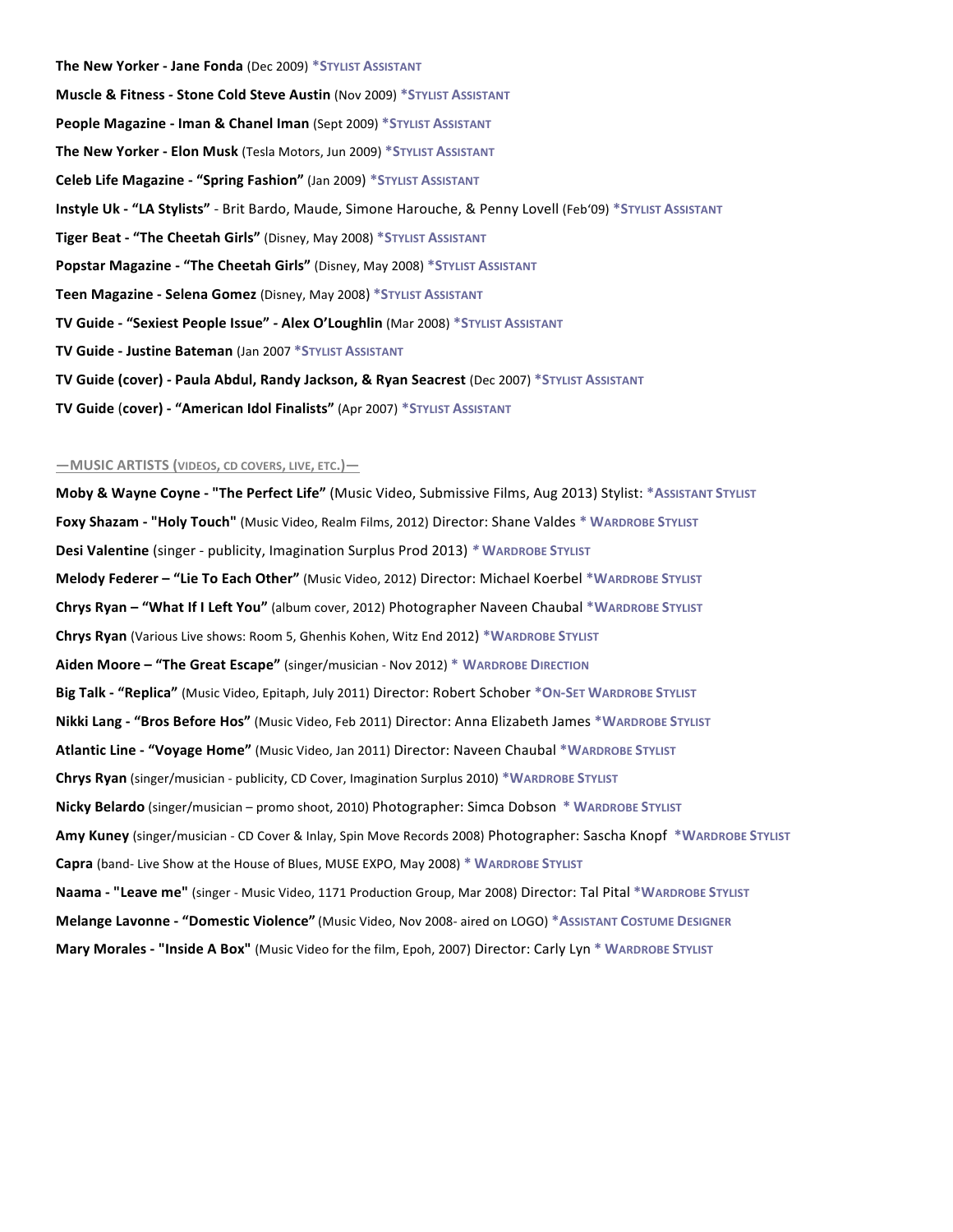### **—RED'CARPET/'AWARDS'SHOWS—**

**Vh1 Divas- Skits featuring Adam Lambert, Nene Leakes, & Paula Abdul** (Den Of Thieves, Nov 2012) \*WARDROBE STYLIST **MTV VMA's - Skits featuring Kevin Hart, Ke\$ha, The Wanted, & 2 Chainz** (Den Of Thieves, Sept 2012) \*WARDROBE STYLIST **Spike TV Guys Choice Awards - Foxy Shazam (June 2012)) \*WARDROBE STYLIST Celebrity Karaoke - Victoria Summer** (May 20'11) \* WARDROBE STYLIST **The Ovation Awards 2011 - Indira Stefanianna** (Award Nominee/Red Carpet jAn 2011) \* WARDROBE STYLIST **SAG Awards 2011 - Amanda Righetti** (Press/Red Carpet, Jan 2011) \*STYLIST ASSISTANT **MuchMusic Video Awards - Cassie Scarbo** (Toronto Canada, June 2011, aired on MuchMusic, E!, Fuse) \*STYLIST ASSISTANT **The Oscars 2011 - "TV Guide Network's Pre-Show & Red Carpet Coverage" (Feb 2011) \* FREELANCE ASSISTANT STYLIST The'25th'Anniversary'Genesis'Awards'e Amanda'Righetti** (Red!Carpet, March!2011)!**\* \*STYLIST'ASSISTANT Oscars 2009'e "TV'Guide'Network's'PreeShow'& Red'Carpet'Coverage"'** (Feb!2009)!**''\* FREELANCE'ASSISTANT STYLIST Golden'Globes 2009'e "TV'Guide'Network's'PreeShow'&'Red'Carpet'Coverage"'(**Jan!2009)!**ASSISTANT STYLIST Teen Choice Awards 2008 - Selena Gomez** (Celebrity Press/Red Carpet, Apr 2008) \*STYLIST ASSISTANT LA Film Festival 2011 / Movie Premiere: "Leave It On The Floor" - June Johnson (June 20'11) \* WARDROBE STYLIST

### **—OTHER—**

Resident Evil 7 (Video game House of Moves/ Capcom Release in 2014) \*ASSISTANT COSTUME DESIGNER **Alimi Ballard** (actor - publicity shoot, Feb 2011) Photographer: Cheri Amour \*WARDROBE STYLIST **Drew Van Acker** (actor - publicity shoot, Dec 2010) \*STYLIST ASSISTANT Pooja Batra (Bollywood star, Miss India 1993 – Publicity shoot, 2009) Photographer: Ash Gupta \*WARDROBE STYLIST **Culver Centrale** (Post No Bills, Billboard, Oct 2008) Photagraphed by Moshe Brakha \*WARDROBE STYLIST **"Kids'in'the'Classroom"** (Stock!Photography, 2007) Photographer:!Michael!DeLeon **\*WARDROBE'STYLIST Psychodelic Mystic** (clothing line - Fashion Show, Nov 2006) Designer: Ikesawa Chisato \*WARDROBE STYLIST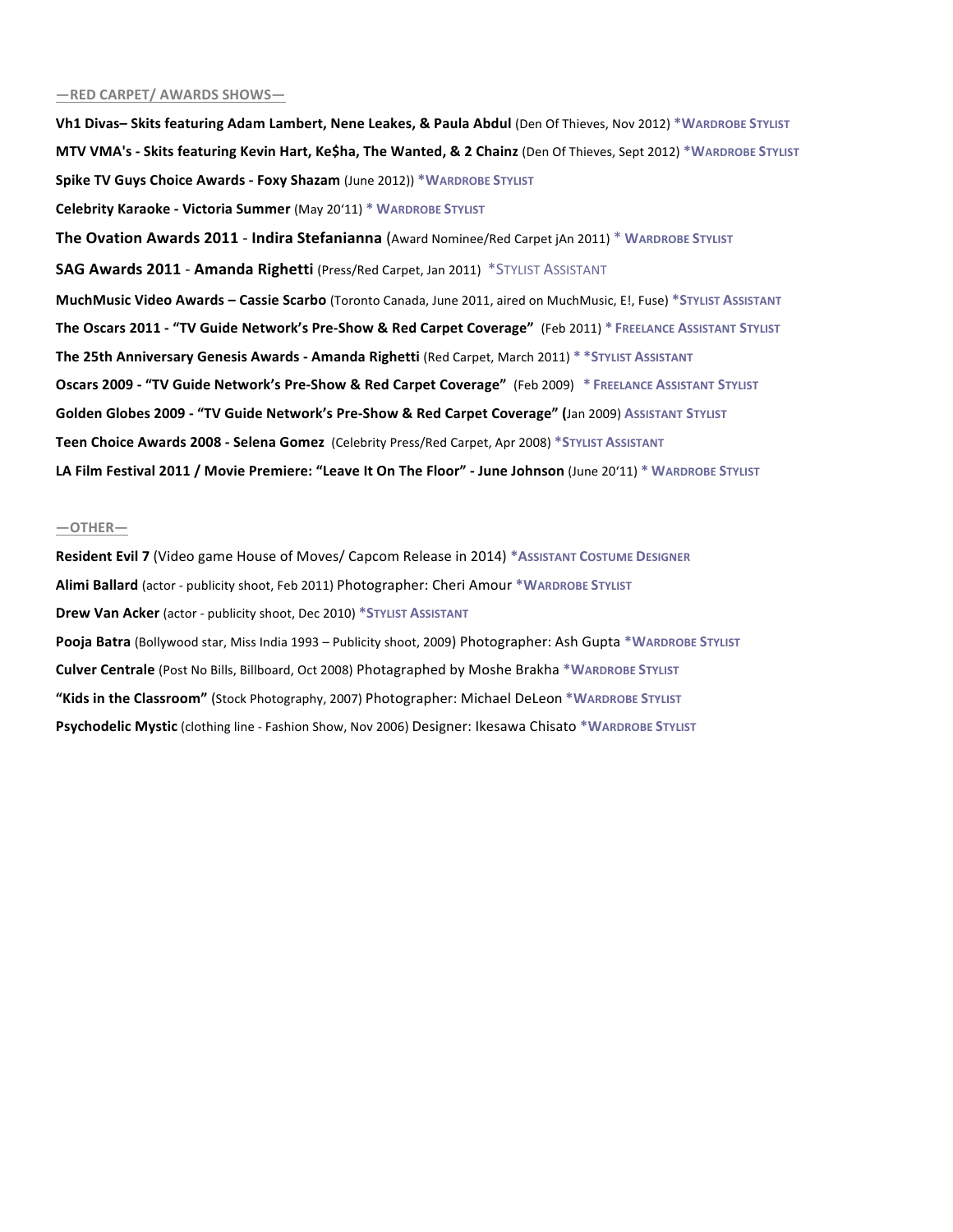# **REFERENCES**

## **NICK'KARAGOZIAN'***(Photographer)*

"Very Talented Wardrobe, she knows how to get a job done no matter how hectic or crazy it might seem, and shes a sweet heart!"

## **TRACY'MORSE** *(Writer/Director)*

"Marlayna was costume designer on my film Demon Legacy (aka See How They Run) and not only was she intuitive and skilled at her job, she was also a great team mate, and rolled easily with the slew of disasters we had on the film. I would enthusiastically recommended her and work with again."

## **DONELL'NELSON** *(Film\$Producer)*!!

"Marlayna went above and beyond my expectations and provided an extremely high level of service and reliability. She was an invaluable member of our production and I highly recommend her as a wardrobe stylist/ costume designer."

## **ANNA'ELIZABETH'JAMES** *(Writer/Director)\$*

"I've worked with Marlayna for three years now, on various film projects, and will say she is the most passionate and talented designer I've ever had the pleasure of working with. Not only is she extremely detailed oriented and will get the work done in time - her talent is unmatched. She was born to do this and it shows. What I love most about working with her - is her collaborate approach - and her commitment to vision and story. She will surprise you, by showing you ideas you never knew you wanted, and then will become major pieces to the overall vision. Marlayna will give you detailed character breakdowns, a plethora of fresh and original ideas, and most of all - her commitment to excellence.

This is why it's so magical to work with her, as your vision will turn out better than what you originally imagined. I promise she will exceed your expectations and then some!"

## **ASAKO'ISHIKAWA** *(Photographer)\$*

"Marlayna was a pleasure to work with, hard-working, creative and flexible to our demands."

### **LAUREN FRANCIS** *(Wardrobe Stylist-TVGN)*

"Marlaynais a detail oriented and extremely organized worker. She is always punctual, eager, and ready to handle any job. She is a delight to work with!"

# **MICHELE KNIGHT** *(Fashion Designer- Michael Stars, Inc)*

"It was a pleasure working with Marlayna. She possesses a great eye for detail and interprets trends to accommodate the task at hand. I appreciate her strong work ethic and look forward to working with her again in the future."

# **MATTHEW KOHNEN** (Film Director)

"Marlayna was the Wardrobe Supervisor for my Independent Feature, 'Wasting Away', and not only was she extremely pleasant to work with, her work was exemplary. Detailed, punctual, and everything you could ask for on a tight, Indyfilm schedule. I highly recommend her."

### **MIKE'SNYDER** *(Producer/Director/Writer*)!

"I love working with Marlayna! I find her intensely creative and always cognizant of the look, taste and budget of whatever project I hire her for. She never fails to come up with out-of-the-box ideas to improve the look and taste of a show, as well as on-the-spot saves and workarounds. I will always go to Marlayna first when hiring a Costume Designer for my projects."

**JENNIFER LOE** *(Model/Actress)* - "Marlayna is a visionary stylist. She is able to see exactly what the concept is that the director or designer is trying to capture, and exactly on point. I would reccomend her to style basically anything. She rocks."